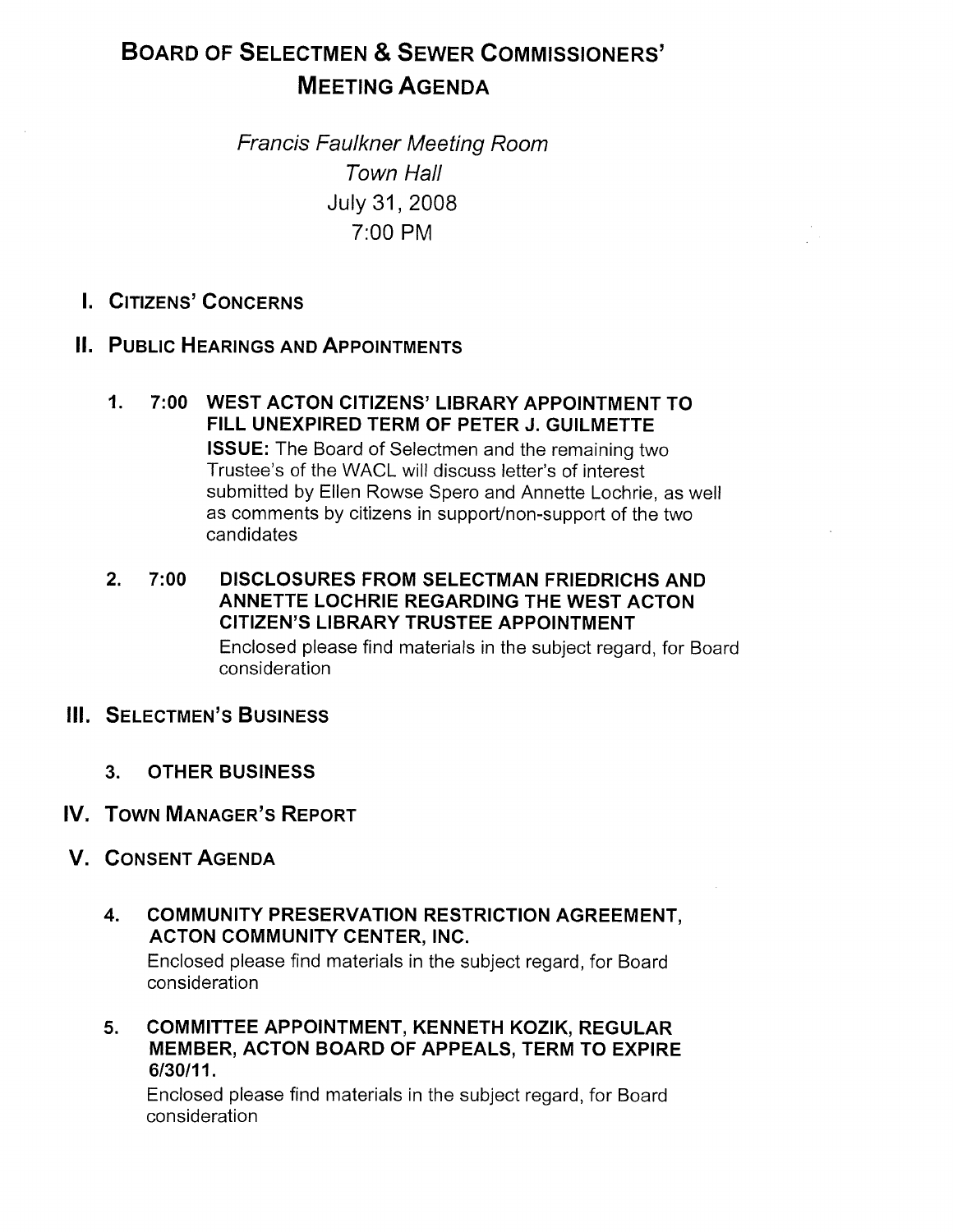# 6. ACCEPT GIFT, RECREATION DEPARTMENT

Enclosed please find a gift of \$700.00 from Sorrento's Restaurant to help fund the Acton Adult Softball League, for Board consideration

## 7. ACCEPT GIFT, RECREATION DEPARTMENT

Enclosed please find a gift of \$450.00 from CBC Fitness to support the Acton Adult Softball League, for Board consideration

# 8. ACCEPT GIFT, RECREATION DEPARTMENT

Enclosed please find a gift of \$450.00 from Savory Lane to support the Acton Adult Softball League, for Board consideration

#### 9. ACCEPT GIFT, RECREATION DEPARTMENT

Enclosed please find a gift of \$200.00 from Acton Toyota to support the 2008 Summer Concerts at NARA Park, for Board consideration

### 10. ACCEPT GIFT, RECREATION DEPARTMENT

Enclosed please find a gift of \$200.00 from Acton Toyota to support the July 4<sup>th</sup> event at NARA Park, for Board consideration

#### 11. ONE DAY LIQUOR LICENSE AT NARA PARK

Enclosed please find a request for a One-Day Liquor License at NARA Park for a Baptism celebration

#### VI. EXECUTIVE SESSION

#### ADDITIONAL INFORMATION

Enclosed please find additional correspondence that is strictly informational and requires no Board action (none enclosed)

#### FUTURE AGENDAS

September 8 & 22

#### FUTURE AGENDA ITEMS

Sept. 8: WRAC Oversight Meeting, CPA Oversight Meeting

Sept. 22: ACHC Oversight Meeting, Board of Health Oversight Meeting

#### MINUTES PENDING VOTES

May 12 &19, & June 9 & 23 & July 14

# PENDING COMMITTEE APPOINTMENTS

None at this time

 $\sim$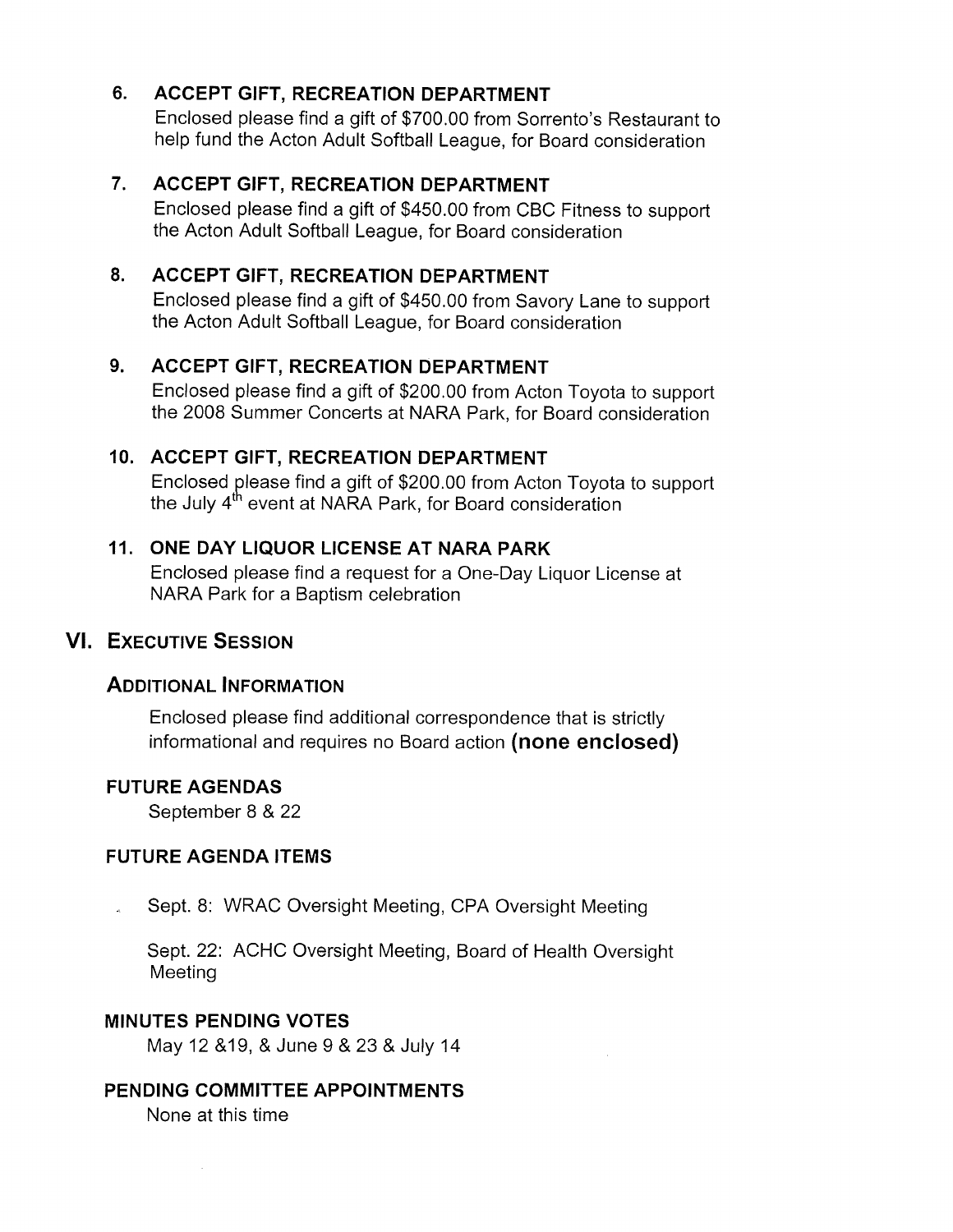#### Board of Selectmen July 31, 2008 Faulkner Room Acton Town Hall

Present: Paulina Knibbe; Andrew Magee; Peter Berry; Terra Friedrichs. Town Manager Ledoux. The Meeting was not televised

Absent: Lauren Rosenzweig

Also Present: Gerald Brown: Nancy Lenicheck, West Acton Library Trustees.

Vice Chair Knibbe opened the meeting at 7 PM.

Ms. Knibbe announced that the purpose of the meeting was to hold a joint meeting with the West Acton Citizens Library Trustees to fill a vacancy due to the resignation of Trustee, Peter Guilmette. Ms. Knibbe thanked Mr. Guilmette for his service to the Town. Ms. Knibbe stated that under MGL 41, Section 11, the Selectmen shall meet jointly with the remaining Trustees to fill the vacancy until the next Town Election.

Ms. Knibbe outlined the format for this evening's meeting: a coin will be flipped to determine which of the two candidates will be interviewed first; the joint Board will interview the first candidate, a brief period of public comment will take place after the joint interview; the second candidate will be interviewed followed by public comment. Nominations would then be made by the joint Board followed by deliberation and vote.

Ms. Knibbe announced that the two candidates being considered are: Annette Lochrie and Ellen Rowse Spero.

Mr. Magee flipped as coin and it was determined that Ms. Spero would be interviewed first.

Members of both Boards interviewed Ms. Spero. There were no public comments.

In between interviews, the Board of Selectmen acted on the Consent Agenda

Item 4 was pulled off the agenda to be voted on August 11, 2008. Appointment to BERT Uniformity Committee was added.

TERRA FRIEDRICHS — MOVED - To approve the Consent Agenda. ANDREW MAGEE — second. UNANIMOUS VOTE

Annette Lochrie was interviewed jointly by both Boards. After a brief public comment, Ms. Knibbe closed the interview portion of the meeting.

Ms. Knibbe called for nominations to fill the vacancy. Nancy Lenicheck nominated Ellen Spero. Gerald Brown — second.

July 31, 2008 Special Meeting Board of Selectmen